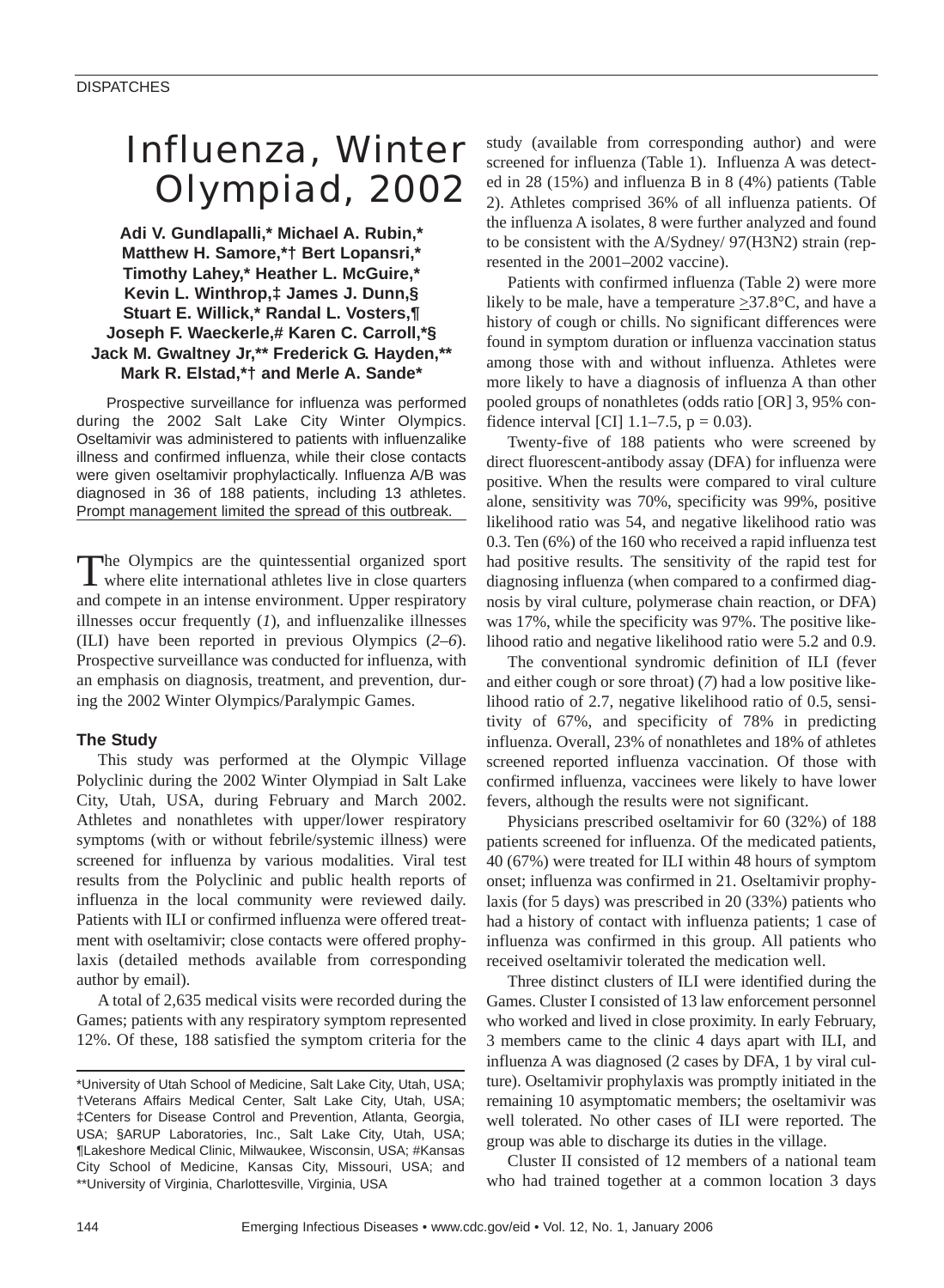|  | Table 1. Patients screened for influenza, 2002 Winter Olympic and Paralympic Games |
|--|------------------------------------------------------------------------------------|
|  |                                                                                    |

| Characteristic                                                                       | Olympics, $n$ $(\%)$ | Paralympics, n (%) |
|--------------------------------------------------------------------------------------|----------------------|--------------------|
| No. patients screened                                                                | 156                  | 32                 |
| No. countries represented                                                            | 45                   | 9                  |
| Age, y, mean (range)                                                                 | $34(18-67)$          | $37(20 - 65)$      |
| Sex, male                                                                            | 98 (63)              | 15(47)             |
| History of influenza vaccination before arrival                                      | 37(24)               | 7(22)              |
| Accreditation                                                                        |                      |                    |
| Organizing committee volunteers and staff                                            | 62 (40)              | 21 (65)            |
| Athletes                                                                             | 41 (26)              | 5(16)              |
| Law enforcement personnel                                                            | 29 (19)              | 1(3)               |
| Olympic family                                                                       | 24 (15)              | 5(16)              |
| Tests performed*                                                                     |                      |                    |
| Direct fluorescent antibody and viral culture                                        | 156 (100)            | 32 (100)           |
| Rapid streptococcal antigen test                                                     | 98 (63)              | 12(38)             |
| Rapid influenza test                                                                 | 141 (90)             | 19 (59)            |
| Multiplex reverse transcription-polymerase chain<br>reaction for respiratory viruses | 33(21)               | 4(13)              |

\*All patient specimens were screened for influenza by direct fluorescent antibody (DFA) and viral culture. Selected samples that were negative by DFA and viral culture were screened by reverse transcription–polymerase chain reaction for influenza. Rapid tests for influenza and streptococcal antigen were conducted on selected patients based on their symptoms and the clinician's discretion. Detailed methods are available from the corresponding author by email.

before their arrival at the Olympic Village. Two days after they arrived, the index patient (unvaccinated for influenza) came to the clinic with ILI of 24 hours' duration and was given oseltamivir. Upon confirmation of influenza A by DFA, unvaccinated asymptomatic close contacts of the patients were offered oseltamivir prophylaxis; 8 of 11 accepted. In the next 4 days, 3 vaccinated teammates who had not received prophylaxis came to the clinic with ILI of 24 hours' duration. Treatment was initiated because of their close contact with the index patient. One patient was subsequently found to have influenza A by DFA. No further cases of ILI were reported. The team competed successfully in the sport and won several medals.

Cluster III consisted of 8 participants of 1 sport (which

had 80 participants with common training venues) sought treatment at the Polyclinic within 9 days with respiratory symptoms (5 had ILI, 3 were afebrile). The 5 with ILI were treated with oseltamivir. Of the 3 afebrile participants, 2 were provided prophylaxis based on their contact history and symptoms. The third patient was not offered prophylaxis due to insufficient contact history. Influenza A was confirmed in 5 patients. No reports of ILI or confirmed influenza occurred among participants from this group after treatment/prophylaxis was initiated.

## **Conclusions**

This is the first systematic influenza study at any large international sports gathering and demonstrates the

| Table 2. Patients treated, 2002 Winter Olympic and Paralympic Games |                  |              |                                       |  |  |  |
|---------------------------------------------------------------------|------------------|--------------|---------------------------------------|--|--|--|
| Characteristic                                                      | Influenza A or B | Noninfluenza | Odds ratio (95% CI*), p adjusted      |  |  |  |
| No. patients treated                                                | 36               | 152          |                                       |  |  |  |
| Accreditation (%)                                                   |                  |              |                                       |  |  |  |
| Organizing committee volunteers and staff                           | 14 (39)          | 69 (45)      | Reference                             |  |  |  |
| Athletes                                                            | 13 (36)          | 33(22)       | $2(0.8-4.6)$ , $p = 0.1$ <sup>+</sup> |  |  |  |
| Law enforcement personnel                                           | 4(11)            | 26(17)       | 1.3 $(0.2 - 2.5)$ , $p = 0.7$         |  |  |  |
| Olympic family                                                      | 5(14)            | 24(16)       | 1 $(0.3-3.2)$ , $p = 0.9$             |  |  |  |
| Age, y, mean (standard deviation [SD])                              | 32(10)           | 35(13)       | $0.7$ (0.4-1.0), $p = 0.08$ ‡         |  |  |  |
| Sex, male %                                                         | 78               | 56           | 5.5 (1.6–18.3), $p = 0.006$           |  |  |  |
| Symptom duration, mean/median days (SD)                             | 2.9/2(3.5)       | 3.7/2(5)     | 2.0 $(0.7-5.8)$ , $p = 0.2$ §         |  |  |  |
| History of influenza vaccination (%)                                | 7 (19)           | 37(24)       | 1.7 $(0.5-1.6)$ , $p = 0.4$           |  |  |  |
| Temperature >37.8°C (%)                                             | 14 (39)          | 7(5)         | 13 (4.7-36), p<0.001                  |  |  |  |
| Symptoms (%)                                                        |                  |              |                                       |  |  |  |
| History of fever                                                    | 22(61)           | 40 (26)      | 1.2 $(0.4-3.7)$ , $p = 0.8$           |  |  |  |
| Cough                                                               | 33(92)           | 90(59)       | 25.7 (2.2-155), p<0.001               |  |  |  |
| Chills                                                              | 20 (56)          | 33(22)       | $3.9(1.2 - 12.8), p = 0.02$           |  |  |  |
| Myalgia                                                             | 23 (64)          | 57 (38)      | 2.1 (0.7–6.4), $p = 0.2$              |  |  |  |
| Sore throat                                                         | 22(61)           | 110 (72)     | $0.4$ (0.1–1.4), $p = 0.2$            |  |  |  |

\*CI, confidence interval.

†Athletes are a significant group when influenza A cases alone are considered, odds ratio 3, 95% CI (1.1-7.5) p = 0.03.

‡Age as grouped by decade.

§Symptom duration was grouped as ≤48 h or >48 h.